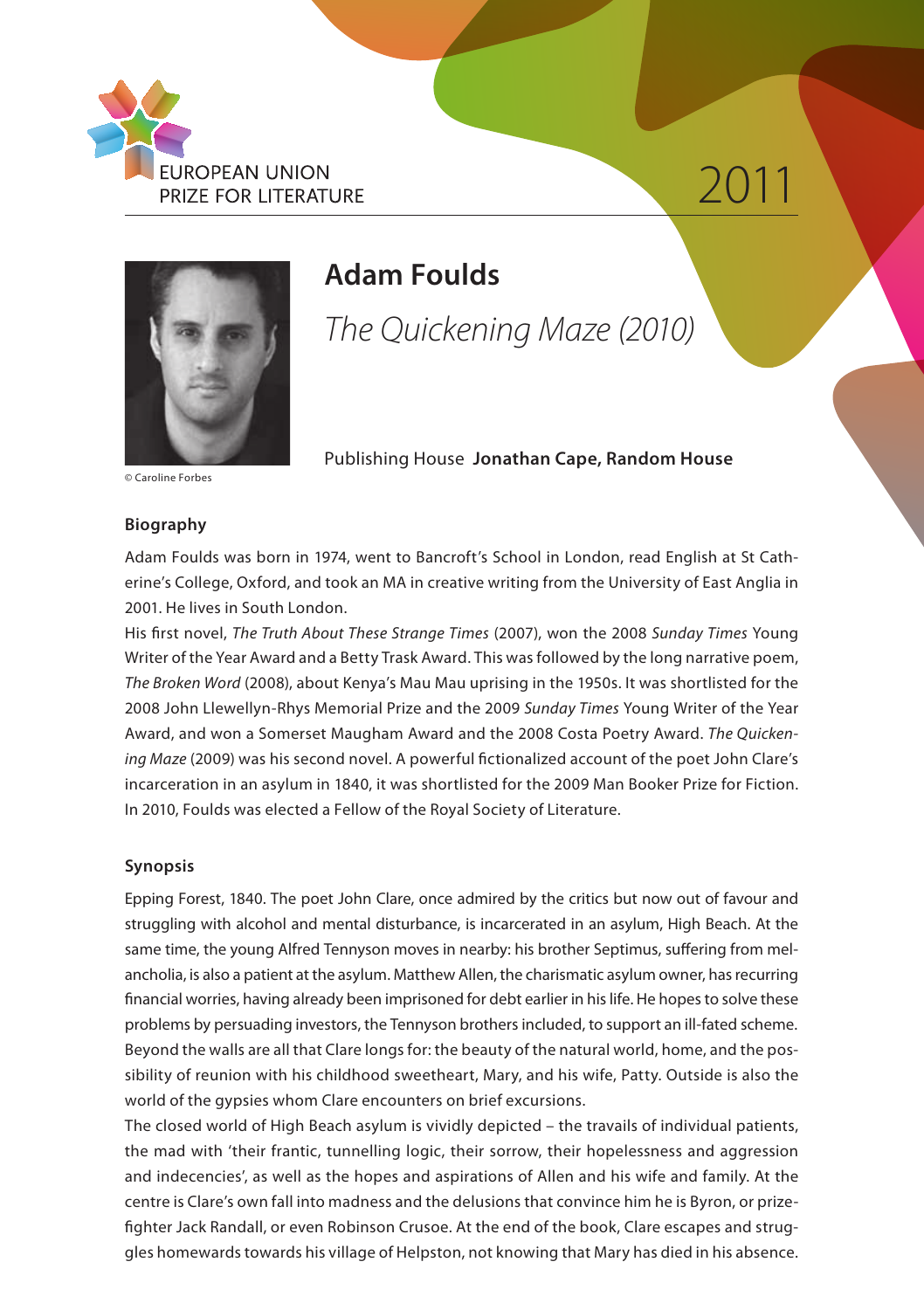## *The Quickening Maze*  **Adam Foulds**

John walked on through the forest, passing charcoal burners sitting inside their huts, ancient things of poles walled with cut turf, old as any dwelling probably. They had to spend days out there, making sure the fires didn't catch, but slowly ate down to coal the wood piled under covers. The smoke that rose was sweet, much sweeter than at the lime kilns where John had worked off and on. He saw them look up and stare out of their darkness and risked a greeting doffing of his hat, but they didn't move.

Then, half a mile away, in a clearing there were vardas, painted caravans, tethered horses, and children, and a smoking fire. A little terrier caught the scent of John and stood with its four feet planted, leaning towards him, as if in italics, to bark. An old woman seated near the fire, a blanket around her shoulders, looked up. John didn't move or say anything.

'Good day to you,' she said.

'Good day,' John answered, and then to let her know he knew them, was a friend, said, 'Cushti hatchintan.'

She raised her eyebrows at that. 'It is. It is a good spot. You rokkers Romany then, do you?'

'Somewhat, I do. I was often with the gypsies near my hatchintan, in Northamptonshire. We had many long nights. They taught me to fiddle their tunes and such. Abraham Smith, and Phoebe. You know them?'

'We're Smiths here, but I don't know your crew. I haven't been into that county, or had them here. This is a good spot,'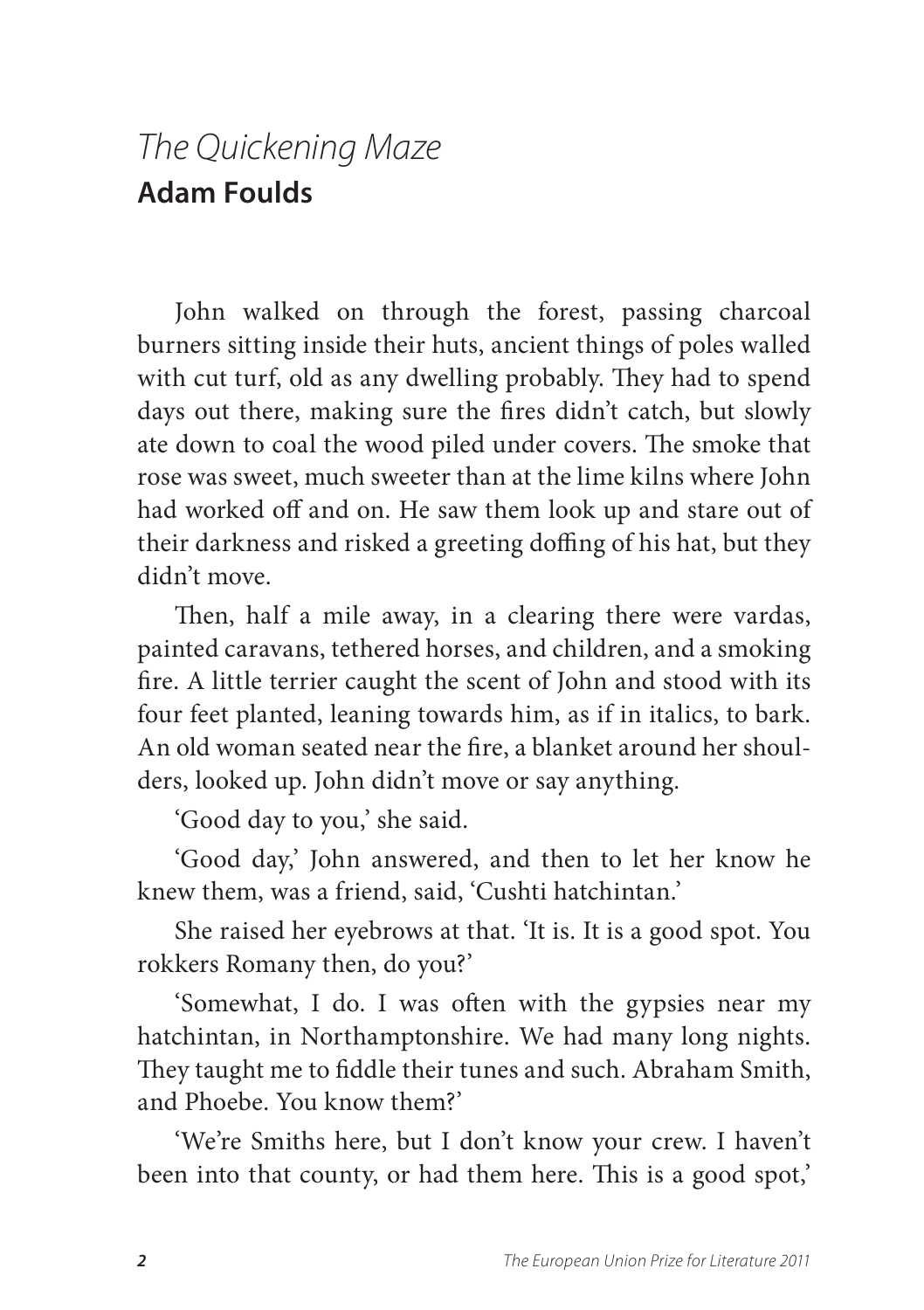she raised an arm to gesture at it. 'Plenty of land and no one pushing you off it. And the forest creatures, lots of hotchiwitchis to eat in winter. This is one commons that don't seem to be getting ate up.'

John shook his head and answered as one weary elder to another. 'It's criminal what is nominated law now. Theft only, taking the common land from the people. I remember when they came to our village with their telescopes to measure and fence and parcel out. The gypsies then were driven out. The poor also.'

One of the children ran over to the old lady and whispered in her ear, watching John. The others stood apart like cats, eyes among the branches. The terrier that had warned of John's coming now jogged over to join the children's conspiracy.

The old woman spoke. 'He thinks you might be a forest constable or a gamekeeper who might not be keen on us here.'

Wanting very much to stay in this comfortable loose nest of a place, with the free people, John declared himself. 'I'm homeless myself, sleeping nearby. And often I've been arrested by gamekeepers.' This was true: he'd often been mistaken for a poacher as he skulked and wrote his poems, a man with no reason to be in that place but being there.

'What's your name?'

'John. John Clare.'

'Well, I'm Judith Smith. I take you as an acceptable man, John Clare, pale and lorn, albeit well fed, whoever you are. I smell the wrong in men, crosswise intentions, and I don't smell that in you, with your foolish open face. I'm known for my duckering, and my predictions have proved most accurate, most accurate.'

'I know many ballads. I can sing, if you like.'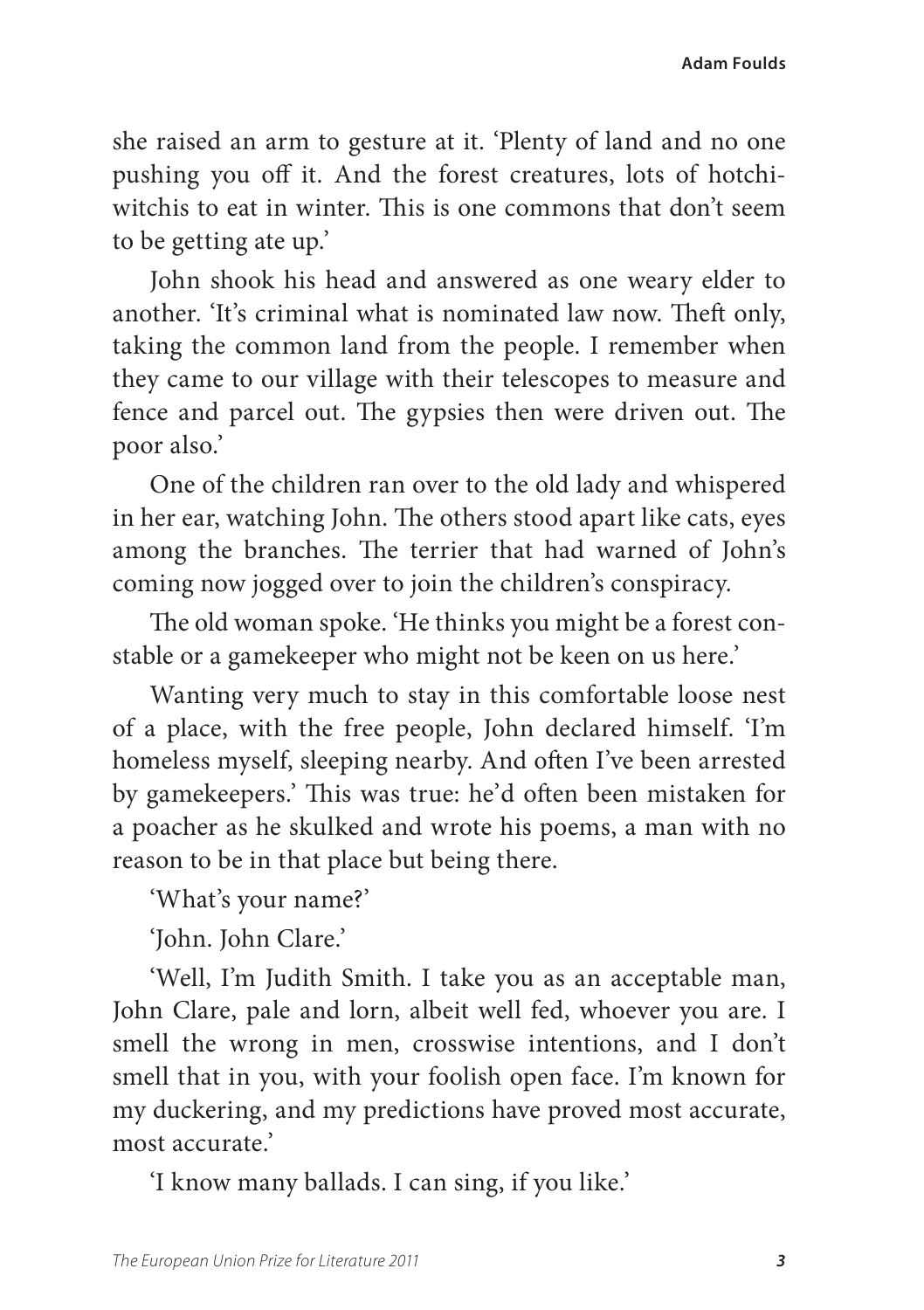Judith Smith laughed and pulled a twig from the fire to light her pipe. 'Later, if you like when the others get back. Quick at making friends, ain't I? The chavvies are fearful, but they'll simmer down.'

John looked round at the children, four or five of them keeping their distance, as the one who'd whispered to her sprinted back to them.

'Chavvies ought to be fearful,' John said. 'It might save them now and again.'

'It's possible. Will you sit, then? You can keep the yog going till we've something to cook. That's why they's worrying. Fellers have gone off to get something to eat, you see, and they don't want it ruined.'

'Quite right,' John said.

So John sat beside her and poked the fire, turning its sticks to keep it burning while the chavvies gradually lost their fear and ran over to sprinkle dry leaves on, waiting for the ones that caught and lifted on wandering, pirouetting flights that drifted at times excitingly towards them. The old woman offered John a wooden pipe to smoke, its stem dented with yellow tooth marks, but he showed her his own. He drew whistling sour air through it to check it would draw, then filled it from a twist of tobacco she had. That wrapper of old newspaper was probably the only bit of printed matter in the place and John smiled to see it put to good use, its smudged words unread, its sharp voices sounding in nobody's mind. He lit his pipe with a burning twig. They talked about the weather and the plants. Long silences between thoughts were filled with the sound of the fire and the ceaseless sound of wind through the branches, bird flights, scurryings.

Younger women emerged from the caravans – they must have been hiding there the whole time – and John made himself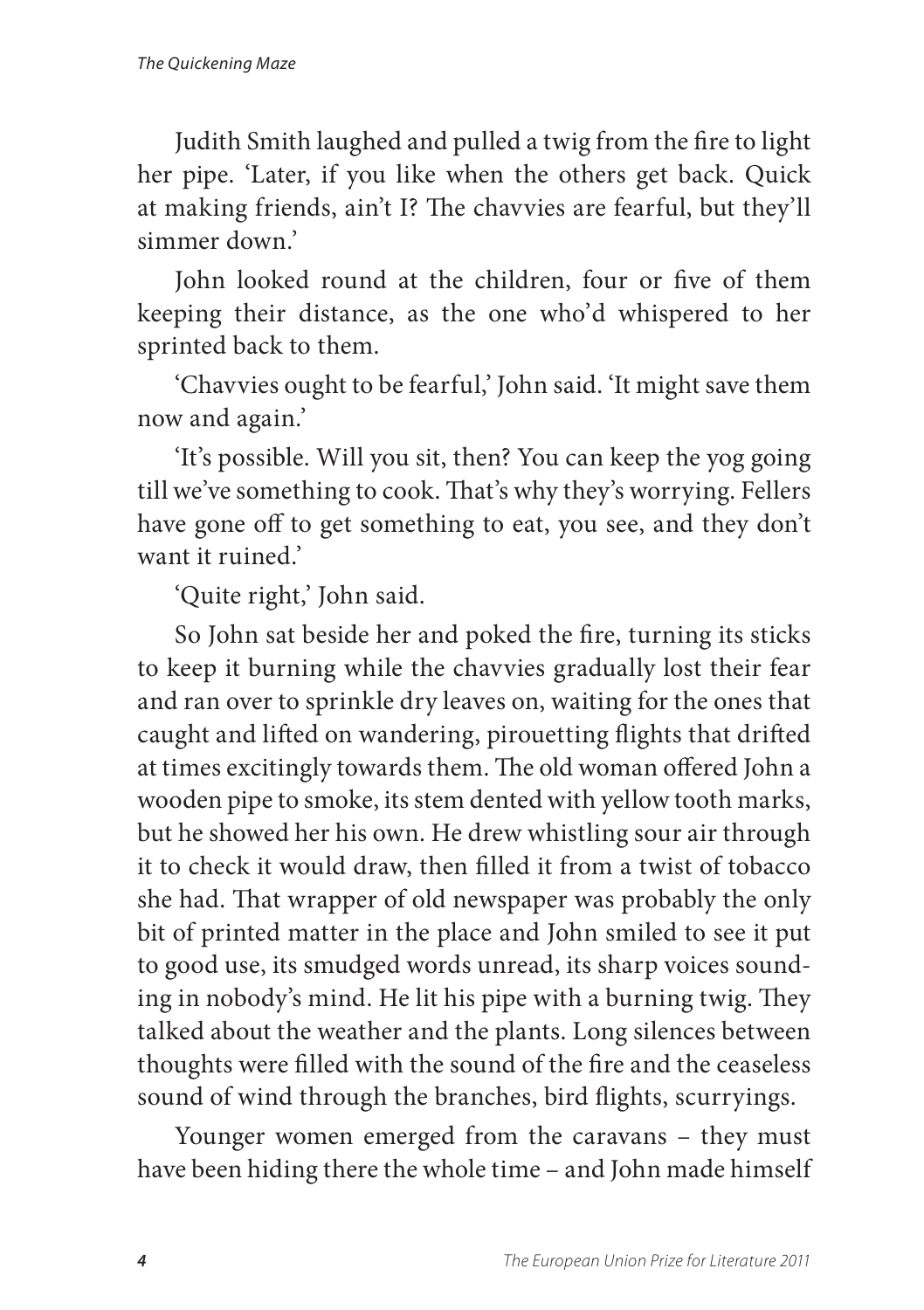known to them. They seemed less certain of his presence than Judith Smith, offering the bare bones of greetings as they went about their business, rinsing pots, gathering more wood for the fire, smacking dirt from the chavvies' clothes. John liked the brisk, free, tumbled life around him and watched it affectionately as the fire grew ruddier against the weakening light.

The men's voices returned a few minutes before they did. By then the fire had been enlarged and pots arranged. As the voices approached, the children stopped burying each other in leaves and even pushed their hair back out of their faces. The dog, frantic, barked and ran in tight circles to bark again. It ran off to meet the men and returned ahead of the party with a few rangy lurchers and a blurring number of other terriers.

When John saw the men and the deer slung between two of them, covered in a blanket but still obvious, he knew what all the caginess had been about. He stood up immediately to introduce himself. 'I'm John Clare, a traveller, and always a friend of the gypsies. I bring cordial greetings from Abraham and Phoebe Smith of Northamptonshire.'

'He's a good fellow,' Judith attested. "Knows the plants and cures as well as we do. He must've been long with those Smiths because he knows all our names for them.'

The foremost man made a decision as quick as Judith's had been. He answered with the formality of a man speaking for his tribe. 'S'long as you are no friend of the gamekeepers and don't fall to talking with them you're welcome among us, John Clare. My name is Ezekiel.'

So John was let stay and watched the men, who didn't seem in any way encumbered by thoughts of transportation and a life of whippings at Botany Bay as they dismantled the deer.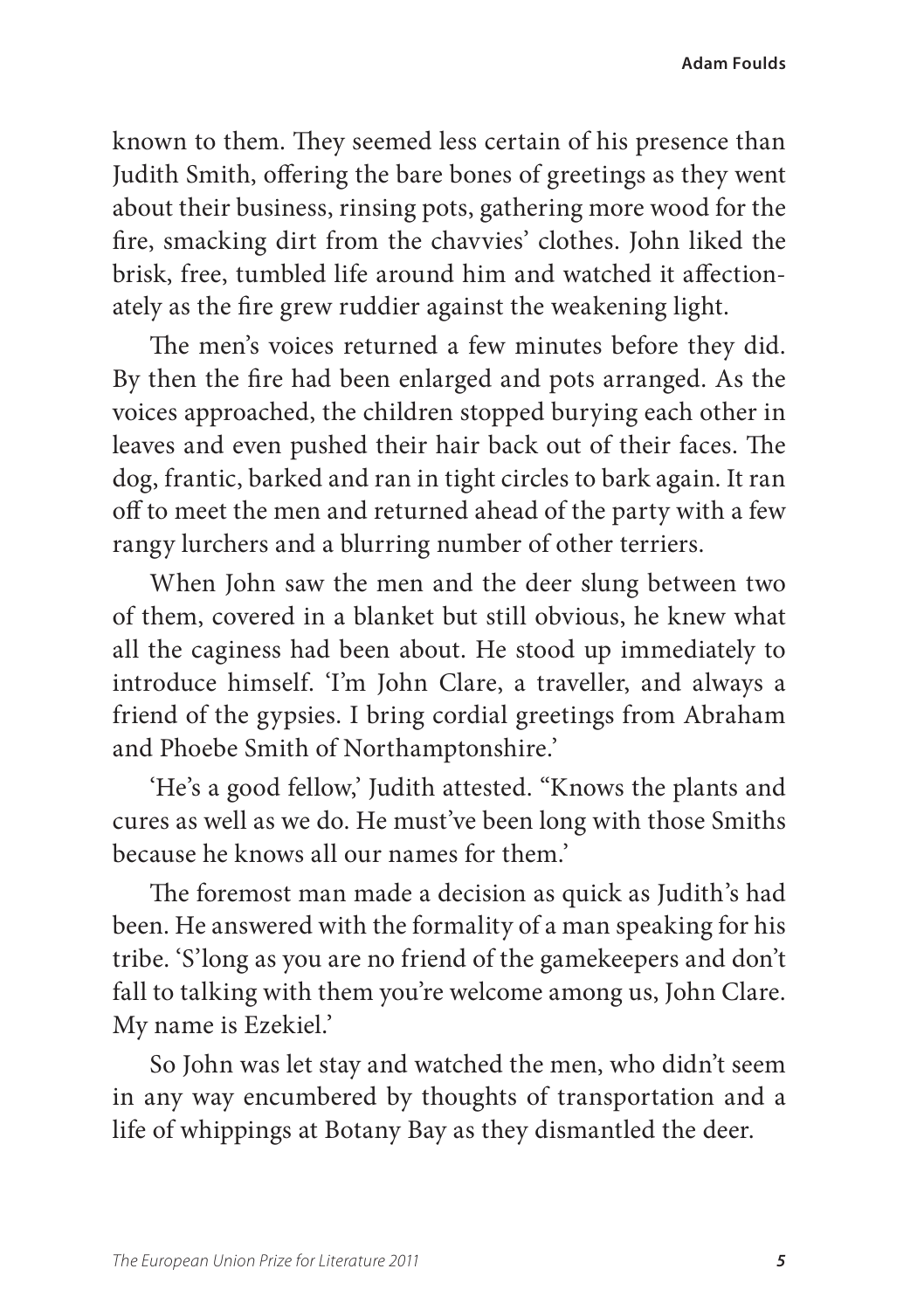He watched with great pleasure the skill of the men, their knives quick as fish. They said nothing, only the work made noises, knockings on joints, wet peelings, the twisting crunch of a part disconnected.

First, a trench was dug to receive and hide the blood and the deer was hung from a branch upside down above it. With sharpened knives they slit it quickly down the middle and found the first stomach. Very carefully one man cut either side of it, and knotted the slippery tubes to keep the gut acid from the meat. This made something like a straw-stuffed cushion, filled with undigested herbage.

Then the forelimbs were cut through to the precise white joints and removed. After loosening work with a knife, the skin was pulled from the deer. It peeled away cleanly with a moist sucking sound, leaving dark meat and bones beneath a sheeny blue underskin. As they did all this, the men had to kick at the dogs who were crowding round the trench to lap at the blood.

The gullet was separated and the weasand was drawn from the windpipe. They cleared the chest of its entrails. The heart and lungs were snicked out and placed in a bowl, then the long rippled ropes of the intestines were hauled out and dropped into the trench. Working from the back, the chuck, saddle and loin portions were removed from the ribcage and spine in one piece, both sides together like a bloody book the size of a church Bible. They were then cut into pieces, some of which were sliced and spitted immediately over the fire. Other parts were taken away by the women. Then the neck was stripped of meat. The deer looked odd now with its whole furred head and antlers hanging down, its skeleton neck and body, and its breeches of flesh still on. Those too were now removed, divided, and packed. The ribs were sawn through, and all of them were split and set over the fire. The deer now was clean. Its skeleton faintly glowed in the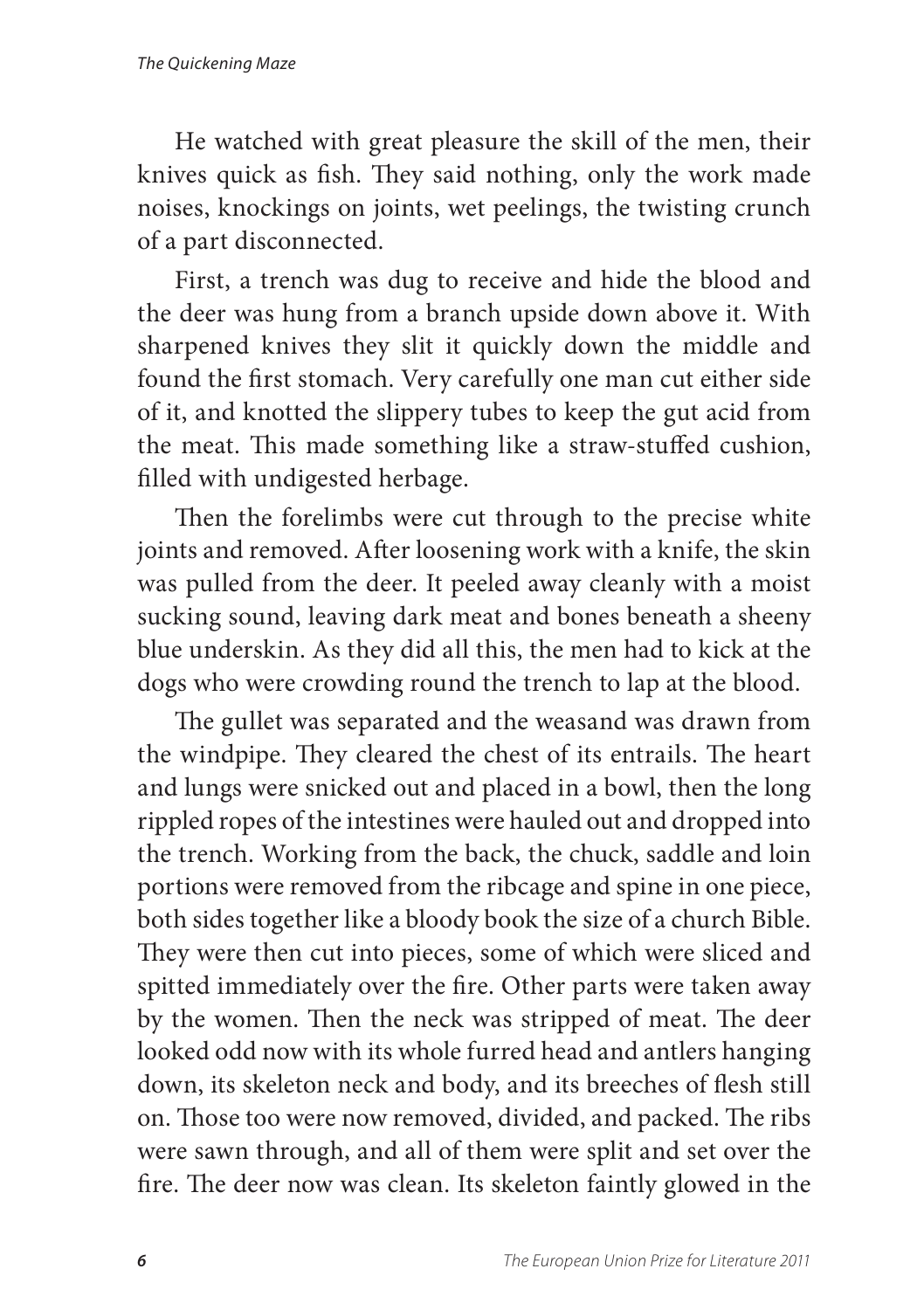dusk, its sorrowful head merged with the shadows. Another pit was dug and the skeleton was placed inside it, curled around like a foetus. The earth was replaced, leaves and twigs dragged over to hide the spot.

The dogs jostled round the other trench in a cloud of flies. John could hear the knocking of their empty jaws and short huffing breaths. With the smell of the venison rising in the smoke, John's own hunger became acute and his guts let out a long crooning grumble like a pigeon's note. Beer was poured and drunk and soon the air was splashy with talk and voices. John didn't join in very much but listened to the flow and switch of it, hearing Romany words he'd almost forgotten he knew.

Handed his first rib, John was told, 'Blood on your hands, my friend. You're our accomplice now.' The meat was delicious, charred muscle to tear at and smooth soft fat. There was no harm in eating the deer, to John's mind: they kept themselves; there were many in the forest. They flowed unnumbered through the shadows.

Afterwards there was more drink and music while bats, in their last flights of the year, flickered overhead. John proved his claim to know their music when he accepted a fiddle from them. He played Northamptonshire tunes and gypsy tunes. He played one that circled like a merry-go-round and lifted them all smiling on its refrain. He played a tune that reached out and up, branching into the trees. He played a tune that was flat and lonely as the fens, cold as winter mist. He played one for Mary. After he'd played, there was singing, John listened to the strong joined voices, adding his own notes of harmony, and his mind's eye swept back to see them all in the middle of the darkened forest, in the circle of firelight, the bloody-muzzled dogs lying outstretched beside their hard-packed bellies. The people made a well of song; it surged up from eternity into that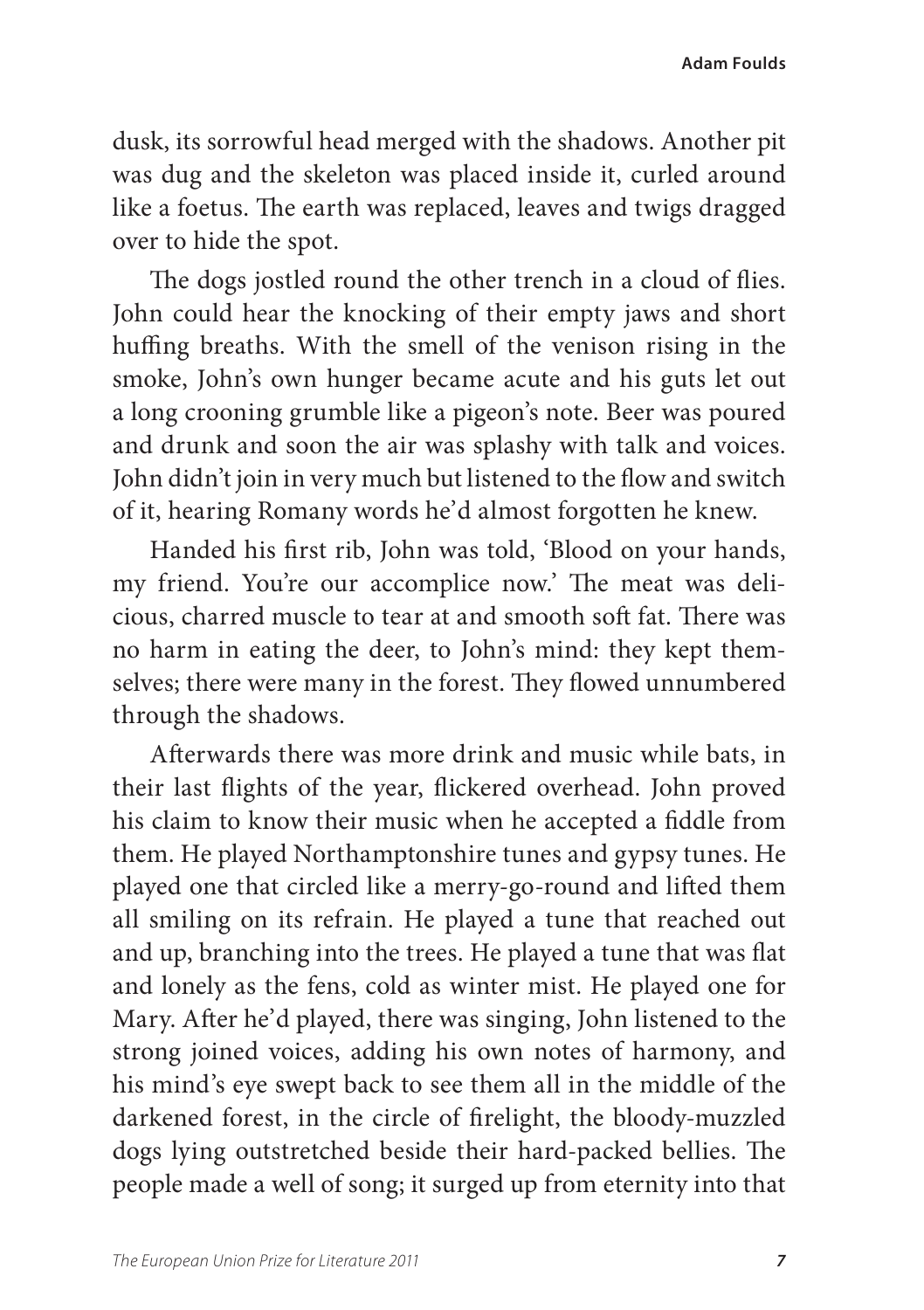moment, a source. He lay back, really overwhelmed, and saw stars through the almost bare branches. He closed his eyes and lay there in the middle of the world, denied his wives, his home, but accompanied and peaceful.

Eventually the singing stopped and a little while after that he felt a blanket placed over him. He opened his eyes to see the rosy fire still breathing at the heart of white sticks. An owl cried its dry, hoarse cry and the bats still scattered their tiny beads of sound around him. He loved lying in its lap, the continuing forest, the way the roots ate the rot of leaves, and it circled on. To please himself, to decorate his path into sleep, he passed through his mind an inventory of its creatures. He saw the trees, beech, oak, hornbeam, lime, holly, hazel, and the berries, the different mushrooms, ferns, moss, lichens. He saw the rapid, low foxes, the tremulous deer, lone wild cats, tough, trundling badgers, the different mice, the bats, the day animals and night animals. He saw the snails, the frogs, the moths that looked like bark and the large, ghost-winged moths, the butterflies: orange tips, whites, fritillaries, the ragged-winged commas. He recounted the bees, the wasps. He thought of all the birds, the drumming woodpeckers and laughing green woodpeckers, the stripe of the nuthatch, the hook-faced sparrowhawks, the blackbirds and the tree creeper flinching up the trunks of trees. He saw the blue tits flicking between branches, the white flash of the jay's rump as it flew away, the pigeons sitting calmly separate, together in a tree. He saw the fierce, sweet-voiced robin. He saw the sparrows.

And just before he fell asleep, he saw himself, his head whole, his body stripped down to a damp skeleton, placed gently, curled around, in a hole in the earth.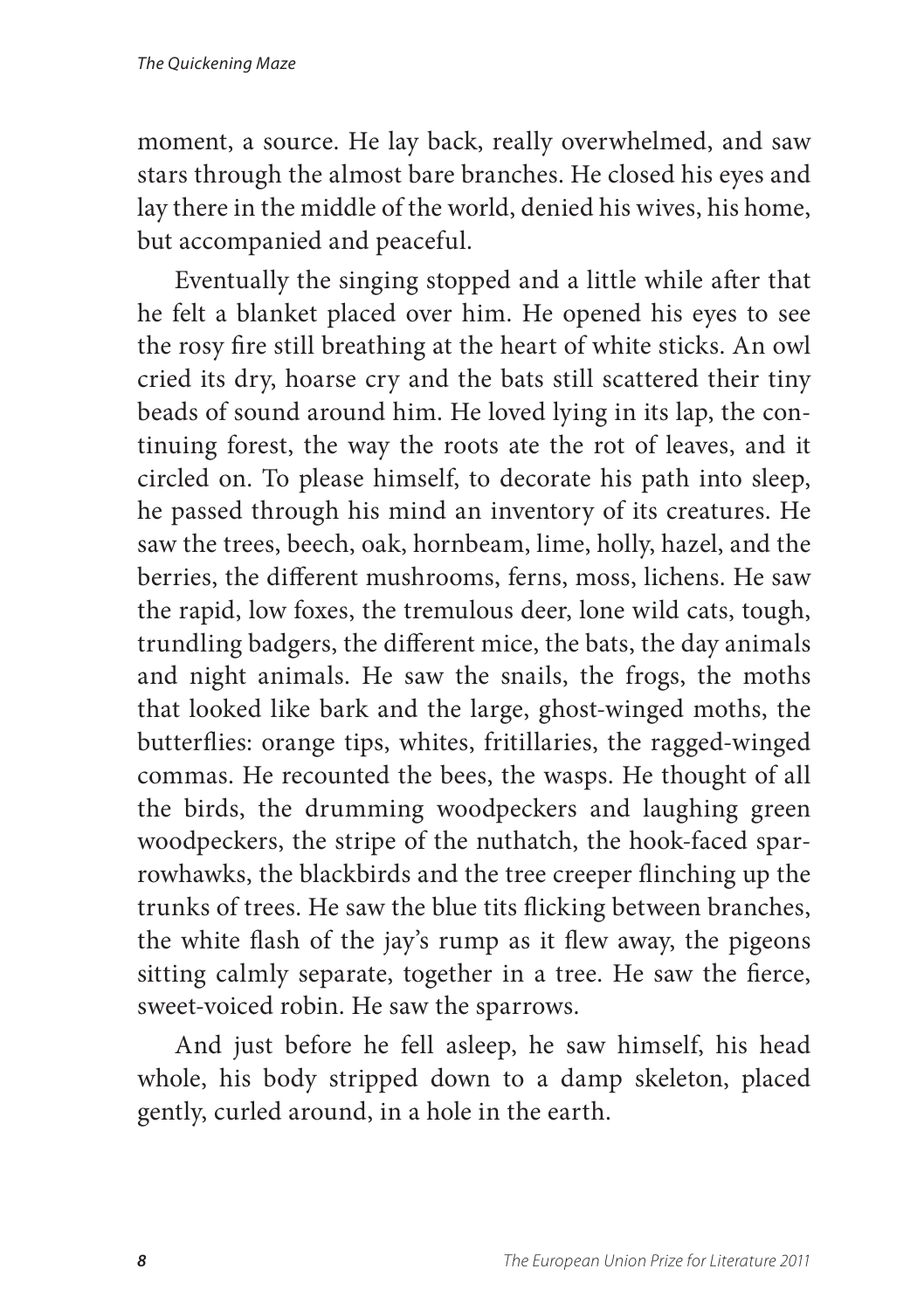# *Le Labyrinthe de l'éveil*  **Adam Foulds**

*Traduit de l'anglais par Catherine Pierre-Bon*

John s'enfonça dans la forêt, passant devant des charbonniers assis dans leurs cabanes, de vieilles cahutes faites de piquets de bois recouverts de tourbe, probablement aussi vétustes que les autres habitations. Ils devaient passer des jours ici, s'assurant que le feu couvait sans flammes et se consumait lentement pour carboniser la meule de bois étouffant sous sa chape. Il s'en élevait une fumée douce, bien plus douce que celle qui sortait des fours à chaux où John avait travaillé quelques fois. Il vit les hommes qui levaient les yeux et le fixaient du fond de leur l'obscurité, risqua un salut en soulevant son chapeau, mais aucun ne bougea.

Puis, à quelques centaines de mètres, dans une clairière, des *vardas*, les roulottes peintes, des chevaux attachés, des enfants et un feu crépitant. Un petit Terrier attiré par l'odeur de John se campa fermement sur ses quatre pattes et se pencha vers lui, comme en italiques, avant d'aboyer. Une vieille femme assise près du feu, une couverture sur les épaules, leva les yeux. John ne bougea pas, ne dit pas un mot.

« Bien le bonjour, dit-elle.

– Le bonjour, » répondit John. Puis, pour qu'elle comprenne qu'il les connaissait, qu'il était un ami, il lança : « *Cushti hatchintan*. »

A ces mots, elle fronça le sourcil. « Oui, la place est bonne. Vous *rokkers* romani, alors?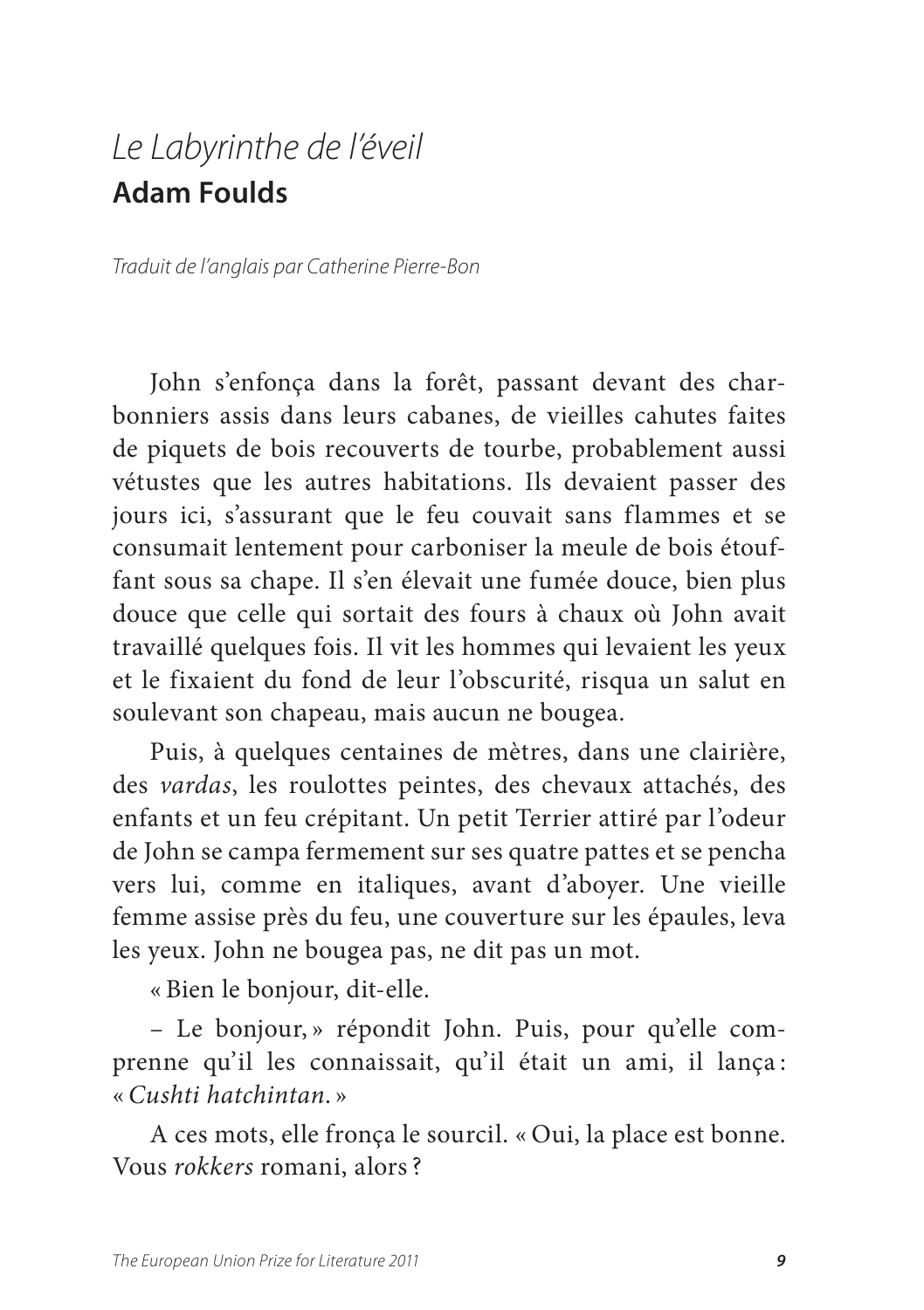– En quelque sorte, oui. J'ai passé beaucoup de temps avec les gitans, prés de ma *hatchintan*, dans le Northamptonshire. Nous avons veillé de longues nuits ensemble. Ils m'ont appris leurs airs au violon, entre autres. Abraham Smith, et Phoebe. Vous les connaissez ? – Nous aussi c'est Smith, mais jamais entendu parler de ceux-là. Jamais mis les pieds dans ce comté et les ai jamais vus ici. Oui, la place est bonne. » Elle embrassa l'endroit d'un geste du bras. « De la terre autant qu'on en veut, et personne pour vous déloger de là. Et puis des animaux plein la forêt, des *hotchiwitchis* en veux-tu en voilà pour se nourrir l'hiver. Cette race-là est pas prête de manquer. »

John hocha la tête et répondit comme un ancien usé par les ans s'adresserait à un autre. «C'est criminel ce qu'ils appellent la loi, aujourd'hui. Du vol, ni plus ni moins, s'approprier les terres qui appartiennent à tout le monde. Je me souviens quand ils sont arrivés dans notre village avec leurs instruments pour arpenter les terrains, clôturer et délimiter les parcelles. Ils ont chassé les gitans. Les pauvres aussi. »

L'un des enfants courut vers la vieille et lui murmura quelque chose à l'oreille, en regardant John. Les autres se tenaient à l'écart tels des chats, des yeux dans les branches. Le Terrier qui avait averti de l'arrivée de John s'éloigna au petit trop pour rejoindre la bande de jeunes conspirateurs.

La vieille parla. « « Il a idée que vous êtes peut-être un garde-forestier ou un garde-chasse qui pourrait bien nous voir d'un mauvais œil. »

Comme j'aimerais rester dans ce nid douillet et sans artifices, avec ces hommes libres, se dit John. «Moi-même je n'ai pas de maison, je dors tout près d'ici. Plus d'une fois, j'ai été arrêté par les garde-chasses. » C'était la vérité : on l'avait souvent pris pour un braconnier tandis qu'il rôdait à écrire ses poèmes, un homme qui n'avait aucune raison de se trouver là, mais qui s'y trouvait.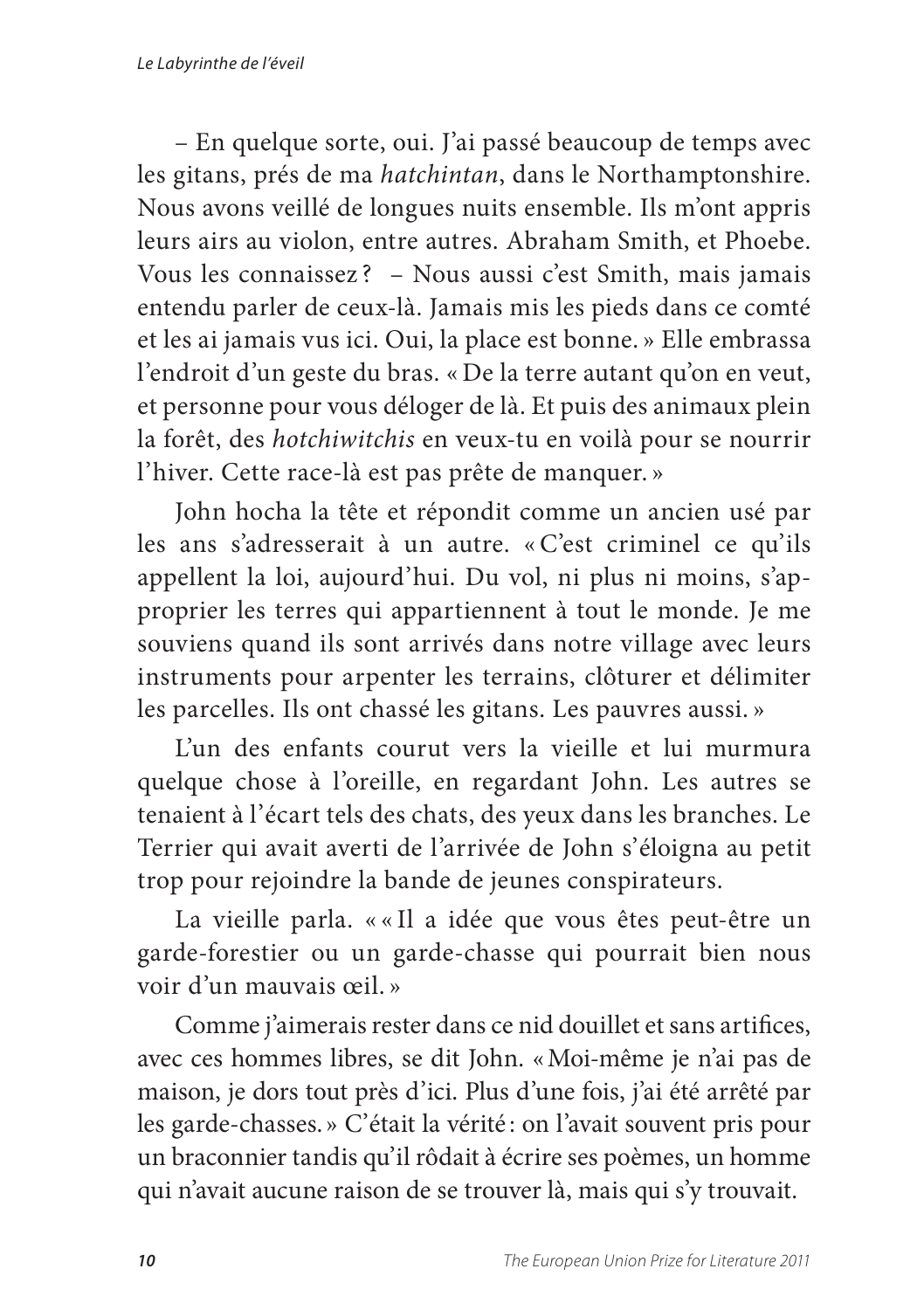«C'est quoi vot'nom ?

– John. John Clare.

– Moi, c'est Judith Smith. Sûr que vous êtes un brave homme, John Clare, triste et pâle, mais bien nourri pourtant, qui que vous êtes. J'devine le mal chez l'homme, les arrières pensées pas propres, et j'vois pas ça chez vous, derrière vot' visage honnête. On me connaît pour dire la bonne aventure et mes prédictions ont pas manqué d'êt' justes, très justes.

– Je connais de nombreuses balades. Je peux chanter, si vous voulez. »

Judith Smith éclata de rire et tira une brindille du feu pour allumer sa pipe.

« Plus tard, si vous voulez, quand les autres reviendront. Je vais vite en besogne pour me lier d'amitié, pas vrai? Les *chavvies* ont la frousse mais ça finira par passer. »

John se retourna vers les enfants; quatre ou cinq d'entre eux gardaient leur distance ; celui qui avait chuchoté à l'oreille de la vieille détalait vers le groupe.

« Il faut que les *chavvies* aient la frousse, dit John. Ca pourrait les sauver, un jour ou l'autre.

– Possible. Alors, vous vous asseyez ? Ca vous dérange pas d'entretenir le *yog* en attendant qu'on ait quelque chose à cuire ? C'est pour ça qu'ils s'inquiètent. Les hommes sont partis chercher de quoi manger, vous voyez, y veulent pas qu'il s'éteigne.

– C'est normal, » dit John.

John s'assit à côté d'elle et attisa le feu, remuant les rameaux pour aviver les flammes tandis que la peur des *chavvies* retombait peu à peu et qu'ils s'affairaient à ramasser des feuilles sèches qu'ils jetaient dessus, attendant tout excités de voir lesquelles allaient s'enflammer, tourbillonner et s'élever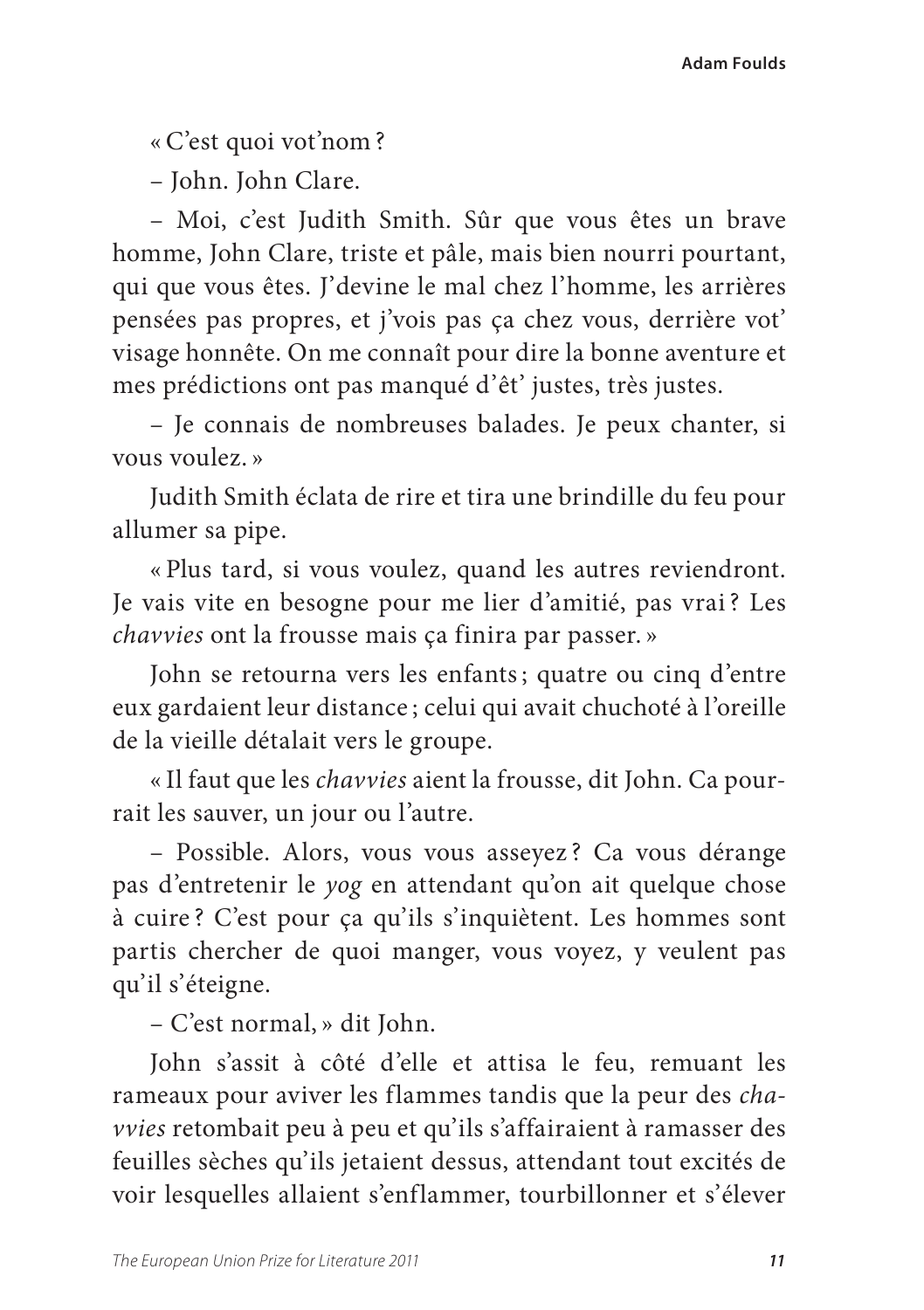dans les airs, retombant parfois dangereusement vers eux. La vieille tendit à John une pipe en bois dont le bec était criblé de marques laissées par des dents jaunes, mais il lui montra la sienne. Il émit un sifflement en aspirant l'air aigre dans le tuyau pour s'assurer qu'elle tirerait bien, puis la bourra de quelques pincées de gris de la vieille. Ce morceau de vieux journal qui enveloppait son tabac était probablement le seul papier imprimé de l'endroit. John sourit d'en voir fait un si bon usage, ses mots à moitié effacés sans avoir été lus, leur ton acerbe ne résonnant à aucune oreille. Il alluma sa pipe à l'aide d'une brindille incandescente. Ils parlèrent du temps et des plantes. Entre leurs pensées, de longs silences que venaient remplir le bruit du feu et le souffle incessant du vent dans les branches, un vol d'oiseaux, les allées et venues des enfants.

Des femmes, plus jeunes, sortirent des roulottes – elles avaient dû se cacher là pendant tout ce temps – John se présenta à elle. Elles semblaient moins attentives à sa présence que Judith Smith, se contentant d'un maigre salut tandis qu'elles vaquaient à leurs occupations, rinçant les marmites, ramassant du bois pour le feu, secouant la poussière des vêtements des *chavvies* de quelques tapes. John aimait cette vie libre, l'animation et le désordre de la scène qui se déroulait autour de lui et l'observait avec tendresse tandis que le feu rougeoyait encore plus dans la lumière tombante.

La voix des hommes arriva quelques minutes avant eux. On avait étalé les braises et disposé les marmites. Les voix se rapprochant, les enfants cessèrent de s'enfouir sous le feuillage et pensèrent même à dégager leurs cheveux de leur visage. Le chien, tout-fou, aboyait, tournait en rond en faisant du surplace, aboyait de plus belle. Il s'élança à la rencontre des hommes et revint en tête du groupe accompagné de quelques chiens de chasse efflanqués et d'un certain nombre d'autres Terriers.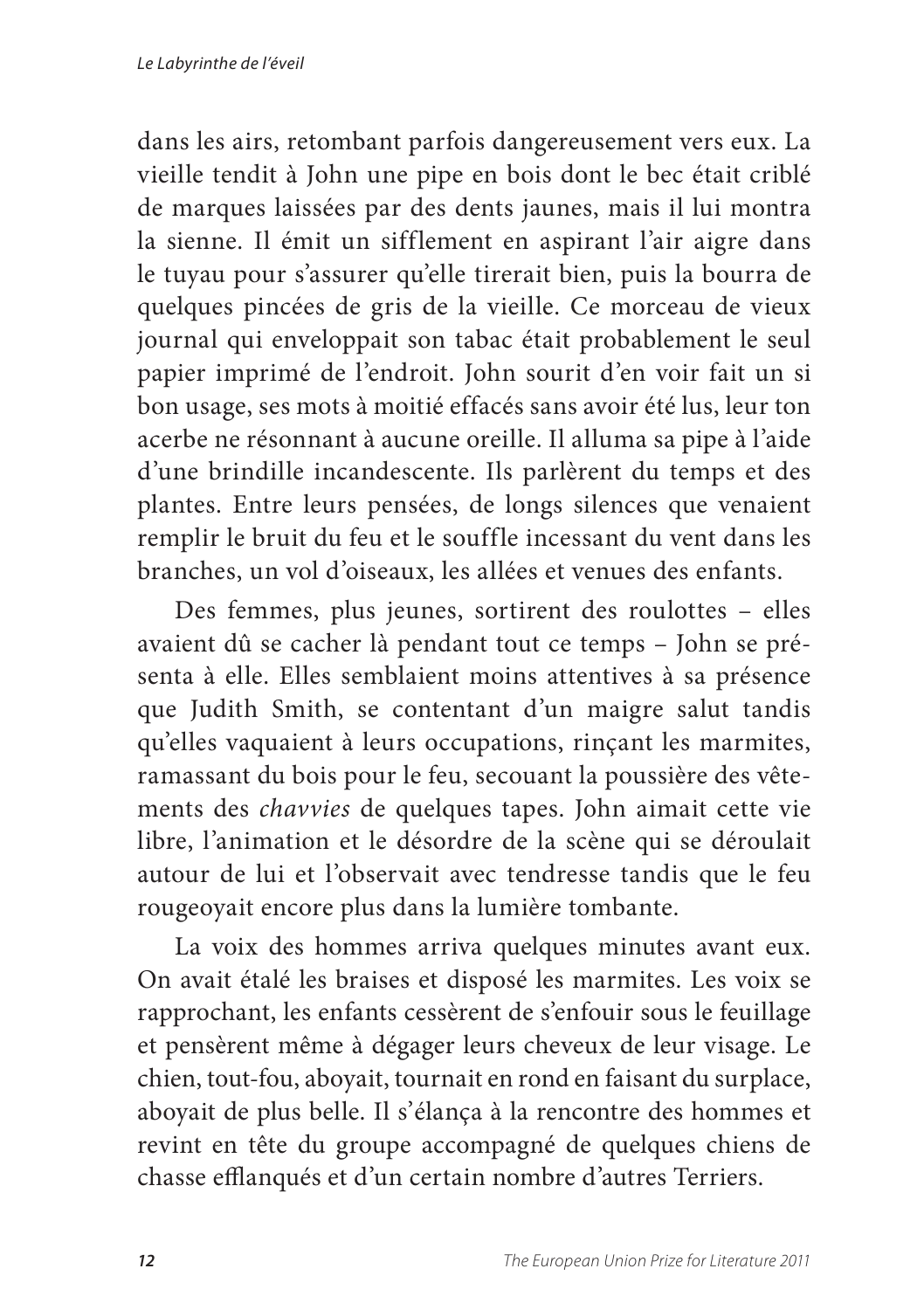Lorsque John vit la troupe avec le cerf suspendu entre deux hommes, et que l'on devinait malgré la couverture qui le recouvrait, il comprit pourquoi toutes ces réticences. Il se leva sur le champ pour se présenter. « John Clare, voyageur et ami fidèle des gitans. Je vous apporte le bonjour cordial d'Abraham et Phoebe Smith du Northamptonshire.

– C'est un brave homme, attesta Judith. Il connaît les plantes et les remèdes, comme nous. Pour sûr, il a dû rester longtemps avec ces Smith car il connaît tous les noms qu'on leur donne. »

L'homme qui menait la troupe prit une décision aussi vite que Judith l'avait fait. Il répondit avec la solennité d'un homme parlant au nom de son clan. «Tant que vous êtes pas un ami des gardes-chasses et que vous ne bavassez pas avec eux, vous êtes le bienvenu parmi nous, John Clare. On m'appelle Ezekiel. »

John fut donc autorisé à rester et regarda les hommes qui ne semblaient en aucun cas obsédés par la crainte de la déportation et des coups de fouet qui faisaient le quotidien de Botany Bay tandis qu'ils équarrissaient le cerf.

Il observa avec grand plaisir l'habileté de ces hommes, leurs couteaux vifs comme l'éclair. Ils se taisaient, on n'entendait que les bruits de leur travail, les coups sur les articulations, les raclements brusques, le craquement des torsions exercées sur les os tandis qu'ils défaisaient la bête.

Après avoir creusé une tranchée pour recevoir et enfouir le sang, le cerf fut suspendu à une branche, la tête en bas au dessus du trou. De leurs couteaux affûtés, ils incisèrent le ventre d'un geste vif et sortirent le premier estomac. Un homme le coupa prudemment de chaque côté et noua les canaux visqueux pour que l'acide des viscères ne coule pas sur la viande. On aurait dit une sorte de coussin bourré de paille, rempli d'herbes non digérées.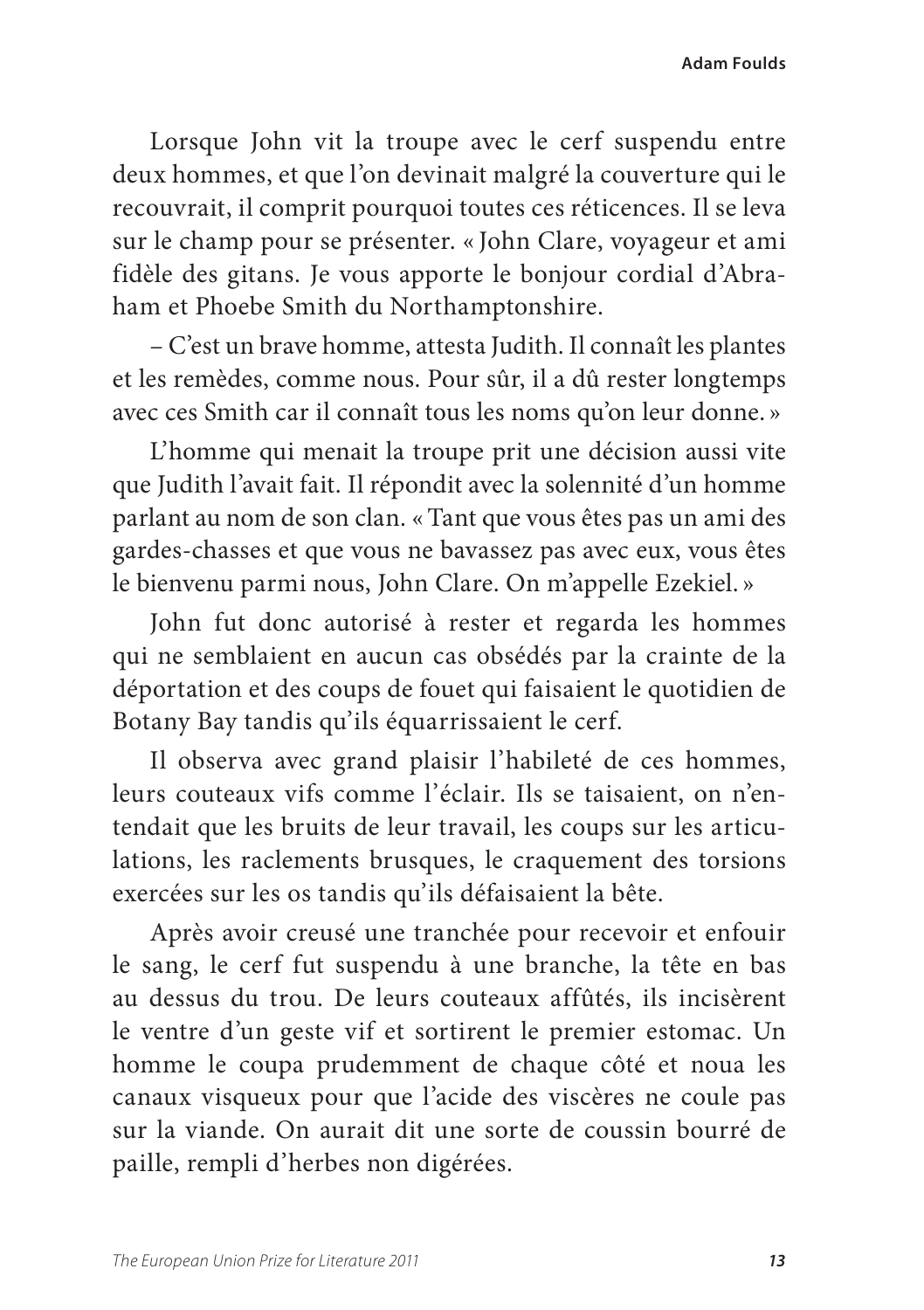Puis, ils taillèrent les fuseaux au niveau des articulations blanches et les arrachèrent. Après avoir glissé le couteau sous la peau pour la décoller, l'animal fut dépouillé. Le pelage se détachait proprement avec un bruit de succion, révélant la viande noire et les os sous la membrane bleu luisante. Tout en travaillant, les hommes devaient envoyer valser du pied les chiens qui s'agglutinaient prés de la tranchée pour laper le sang.

Ils enlevèrent l'œsophage et raclèrent la viande de la trachée, nettoyèrent la poitrine de ses entrailles, détachèrent le cœur et les poumons de quelques incisions et les placèrent dans une cuvette, puis déroulèrent l'interminable cordon des boyaux repliés sur eux-mêmes qu'ils jetèrent dans la tranchée. Travaillant maintenant du côté de l'échine, ils découpèrent la selle puis la longe de la cage thoracique et de l'épine dorsale d'un seul tenant, tel un livre sanguinolent de la taille d'une bible d'église. Ils les coupèrent en morceaux dont certains furent détaillés en tranches qu'ils jetèrent immédiatement sur le feu. Les femmes emportèrent les autres. Puis, ils détachèrent la viande du cou. Le cerf avait une drôle d'allure maintenant, avec sa tête recouverte de son pelage et ses bois qui pendouillaient vers l'avant, sa carcasse décharnée et ses membres postérieurs encore charnus. Eux aussi furent arrachés, dépecés et mis de côté. Les hommes scièrent les côtes et les séparèrent une par une. Toutes furent jetées sur le feu. Il ne restait plus rien sur le cerf maintenant. Sa carcasse jetait une faible lueur dans le crépuscule, sa triste tête se fondait dans la pénombre. Les hommes creusèrent un autre trou dans lequel ils déposèrent le squelette, lové comme un fœtus. Ils remblayèrent et étalèrent des feuilles et des brindilles dessus pour cacher l'endroit.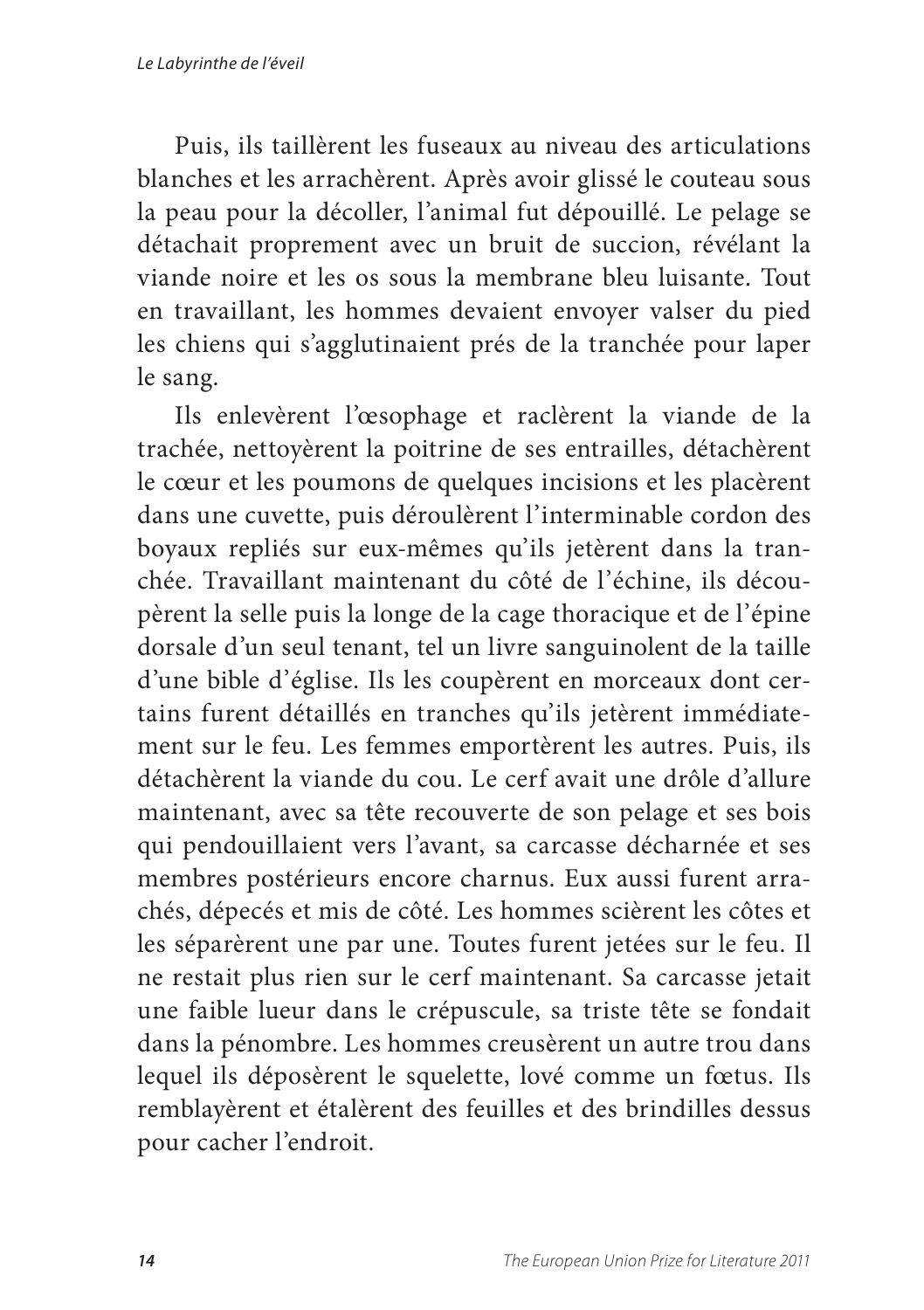Les chiens se bousculaient autour de la première tranchée telle une nuée de mouches. John entendait le claquement de leurs mâchoires avides et le souffle court de leurs halètements. L'odeur de la viande s'élevant avec la fumée, sa faim se fit plus tenace, elle aussi, et ses intestins laissèrent échapper un long gargouillement chantant, tel le roucoulement d'un pigeon. La bière coula dans les verres puis dans les gosiers et l'air se remplit bientôt des éclats de voix et des conversations. John parlait peu mais écoutait ce flot de paroles et ses inflexions, entendant des mots romanis qu'il se souvenait à peine avoir connus.

Après qu'on lui eut tendu sa première côte, quelqu'un dit à John : « Te voilà avec du sang sur les mains, mon ami. Tu es notre complice maintenant. » La viande était succulente, la chair grillée à mordre à pleine dents, le gras tendre et moelleux. Il n'y avait pas de mal à manger le cerf, se disait John. Ils se perpétuaient, il y en avait beaucoup dans la forêt. Ils passaient, innombrables, dans la pénombre.

Puis, la bière continua de couler, la musique de résonner, tandis que les chauves-souris, dans leurs derniers vols de l'année, voletaient au dessus de leurs têtes. John prouva aux hommes qu'il connaissait leur musique en acceptant un violon qu'on lui tendait. Il joua des airs du Northamptonshire et des airs gitans. Il en joua un qui tournait comme un manège et les transporta, tous souriaient à son refrain. Un autre qui s'élevait et tendait vers le ciel, se propageait dans les arbres. Un autre aussi plat et désolé que le Fens, aussi froid qu'une brume d'hiver. Un autre pour Mary. Après le violon, vinrent les chants. John écoutait les voix puissantes qui se mêlaient, apportant ses propres notes à cette harmonie, et dans son imagination, il vit soudain tous ces hommes au milieu de la forêt tombée dans l'obscurité, réunis autour du feu, les chiens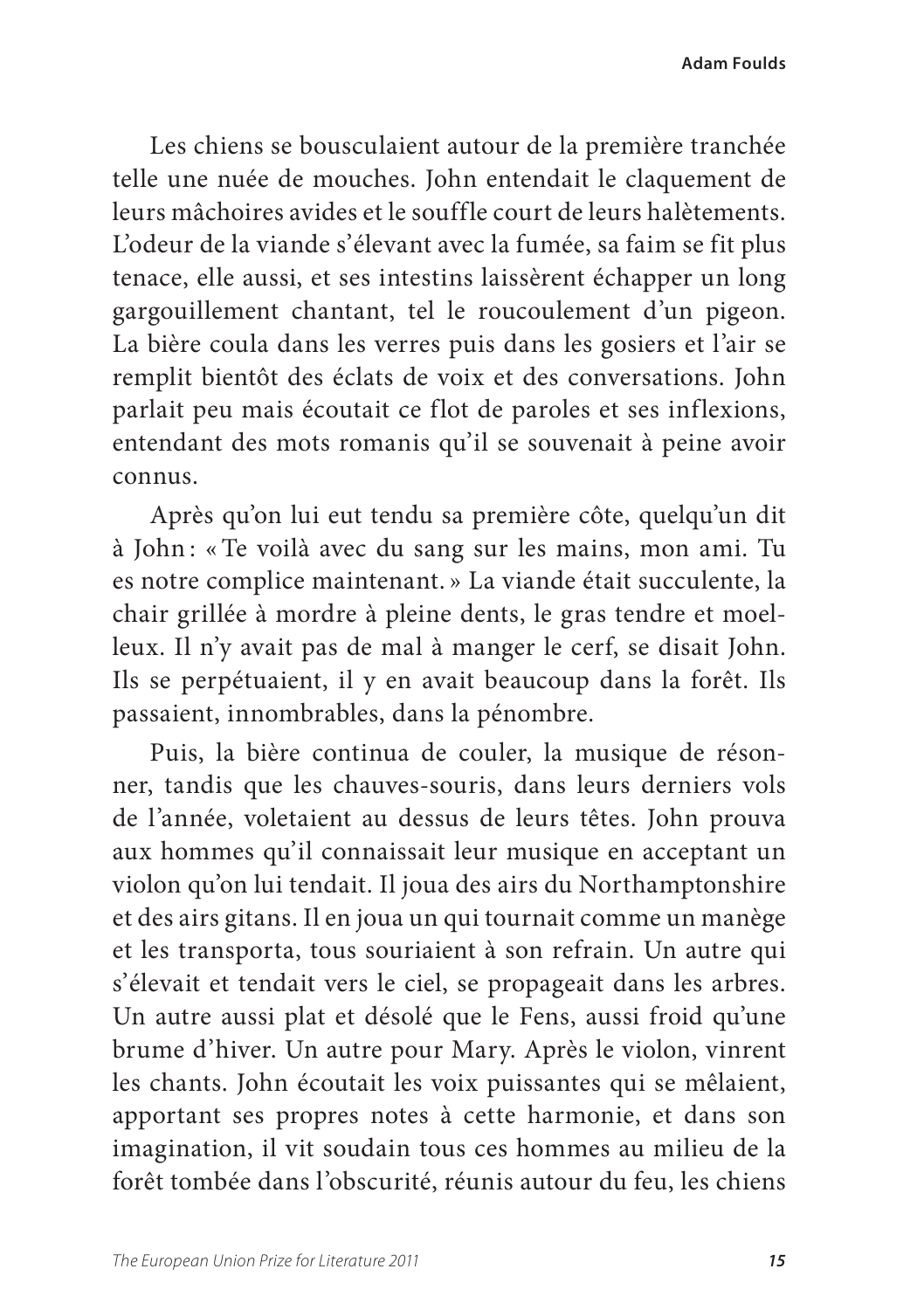au museau ensanglanté étendus de tout leur long, couchés sur leur flanc débordant de leur ventre repu. Les hommes creusèrent un puits de leur chant qui jaillit de l'éternité en cet instant, telle une source. Il s'allongea, véritablement submergé et vit les étoiles à travers les branches presque nues. Il ferma les yeux et resta allongé ainsi au milieu du monde, nia ses femmes, sa maison, mais en compagnie et en paix.

Finalement, les chants s'arrêtèrent ; quelque temps après, il sentit qu'on le couvrait d'une couverture. Il ouvrit les yeux et vit le feu rosissant qui continuait de battre au cœur des rameaux blancs. Un hibou lança son cri sec et rauque, les chauves-souris répandirent les minuscules perles de leurs chapelets de sons autour de lui**.** Il aimait reposer dans son giron, aimait l'insondable forêt, la façon dont les racines se nourrissaient de la moisissure des feuilles; et elle tournait, tournait. Par pur plaisir, pour agrémenter le chemin qui le menait au sommeil, il passa en revue ses habitants. Il vit les arbres, les hêtres, les chênes, les charmes, les tilleuls, les houx, les noisetiers et les baies sauvages, les différentes variétés de champignons, les fougères, les mousses, les lichens. Il vit les renards vifs et courts sur pattes, les cerfs frémissants, les chats sauvages solitaires, les blaireaux se dandinant sur la plante des pieds, les rongeurs, les chauves-souris, les animaux diurnes et les animaux nocturnes. Il vit les escargots, les grenouilles, les grands papillons de nuit aux ailes transparentes, les hépiales qui se confondent avec l'écorce, les piérides, les fritillaires, les aurores, les robert-le-diable. Il fit l'énuméré des guêpes, des abeilles. Il repensa à tous les oiseaux, aux pics épeiches, aux pics verts moqueurs, aux sittelles à la tête rayée, aux éperviers aux becs crochus, aux merles et aux grimpereaux des bois qui se hissent sur le tronc des arbres. Il vit les mésanges bleues voletant entre les branches, l'éclair blanc du croupion du geai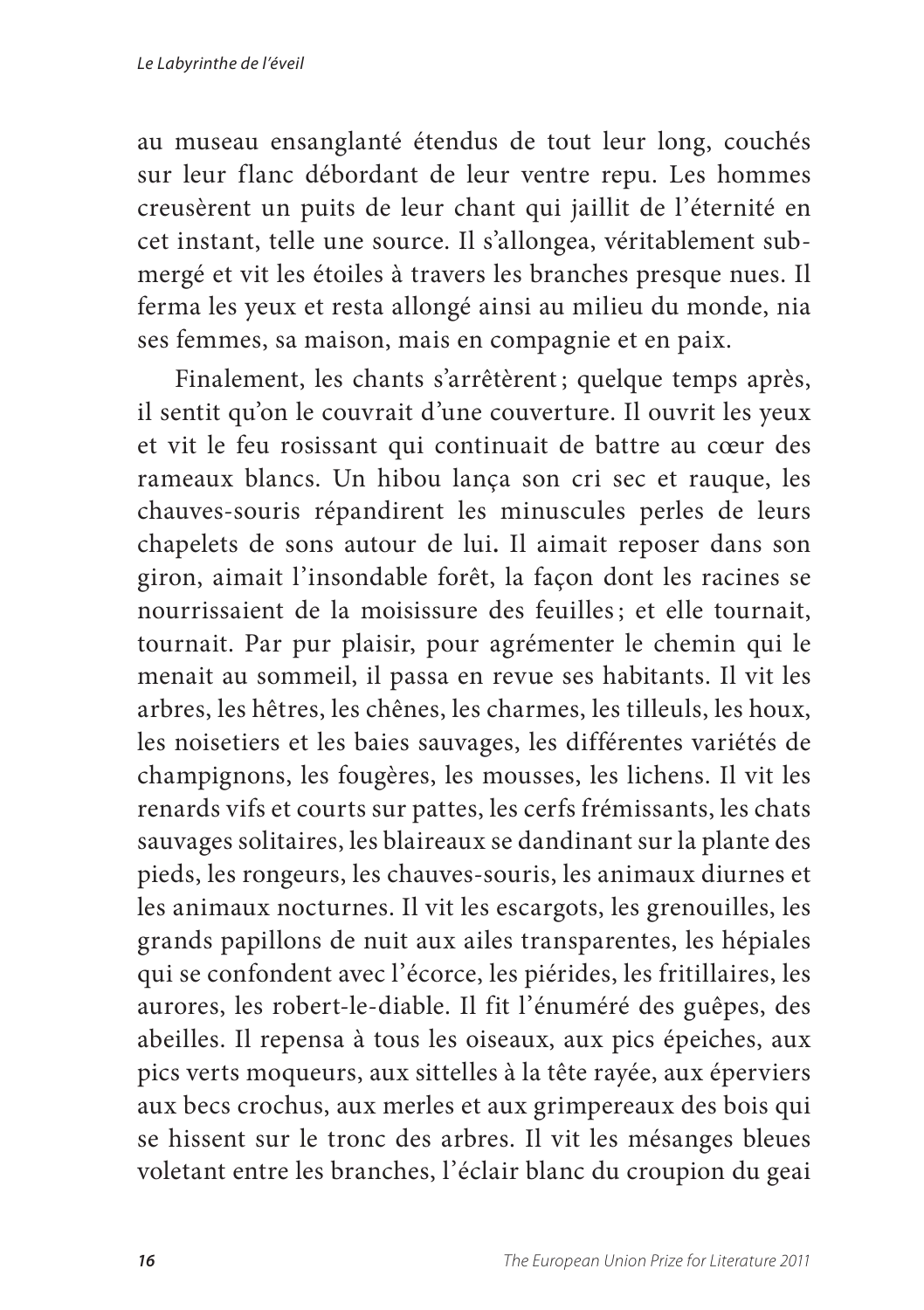lorsqu'il prend son envol, un groupe de pigeons posés tranquillement côte à côte, réunis dans un arbre. Il vit le féroce rouge-gorge au chant mélodieux. Il vit les moineaux.

Et juste avant de s'endormir, il se vit lui-même, sa tête, entière, son corps réduit à un squelette humide, posé doucement, lové dans un trou dans la terre.